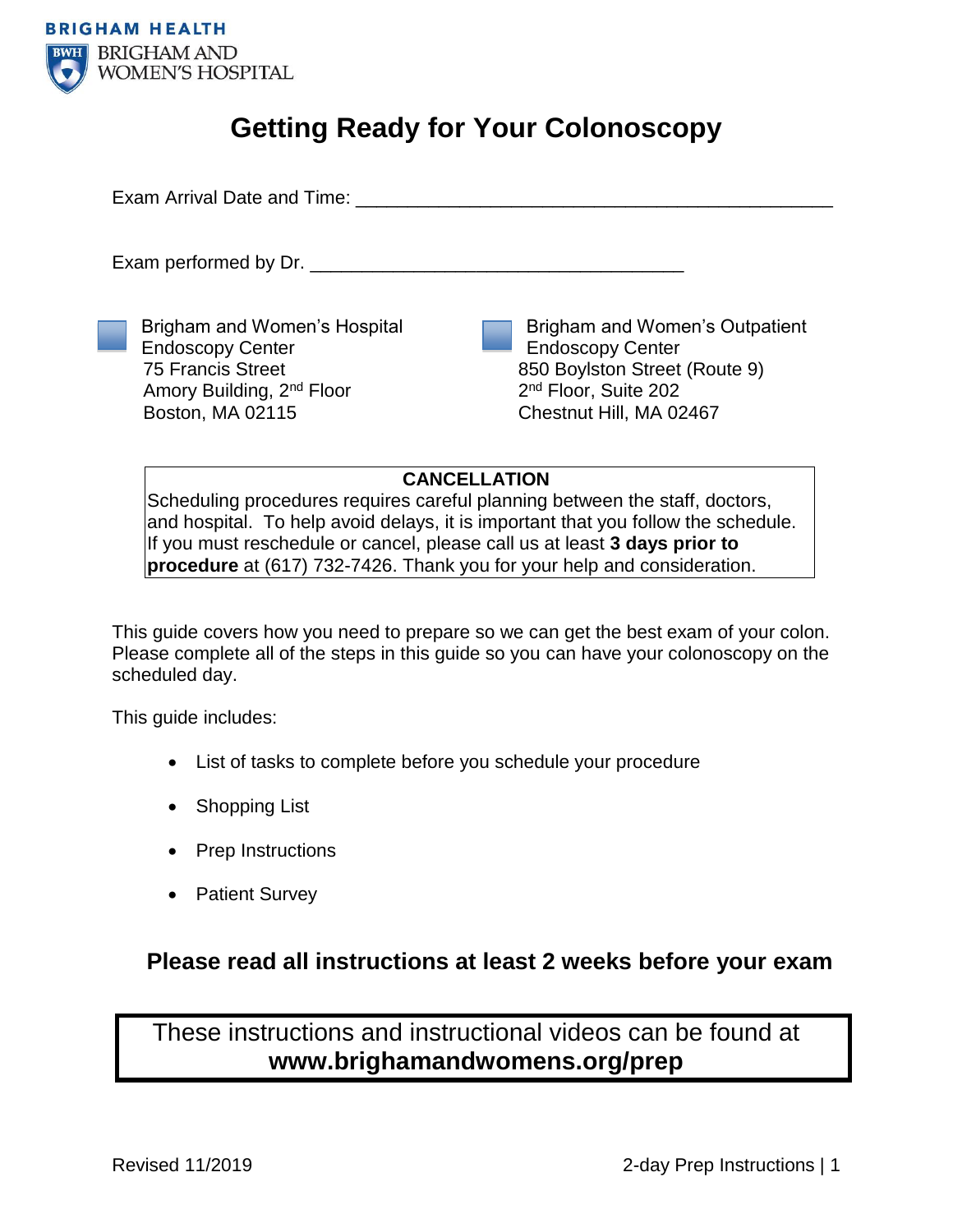

### **Medical Words Used in this Guide**

Some words in this guide may be new to you. Let's go over what these words mean.

### **Colon**

When food is turned into solid waste, the solid waste passes though the colon. The colon removes salt and water from the solid waste. Tumors and other health conditions can affect the colon.

### **Colonoscopy**

A test to look inside your body at the colon to see if you have tumors or other health conditions that are affecting the proper functioning of your colon.

#### **Laxative**

A medication that helps you move your bowels.

## **Why Proper Colon Cleaning Is Needed**

Food and liquids can stay in your body for a long time. If there is food still in your system when you get your colonoscopy, the food can get in the way of seeing any problems that may exist, like tumors.

### *The doctor will get the best pictures of your colon when it is completely empty.*

The doctor will be able to tell right away if your colon is empty. If your colon is not completely empty, you will not be able to complete the exam. You will need to reschedule the exam and go through the preparation steps again.

### **Important Contact Info**

- If you have questions about the prep instructions or your procedure Monday-Friday (excluding holidays) between 8:00 am and 4:30 pm, please call **617-525-6814**.
- If you are calling Monday-Friday after 4:30pm, during the weekend or on a holiday, please call **617-732-7426 and select option 2**. Before calling, please review our Frequently Asked Questions (FAQ) at brighamandwomens.org/prep.
- If you need to reschedule your exam for any reason, please call **617-732-7426**.
- If you need medical help now, call **911** or go to the nearest **Emergency Room**.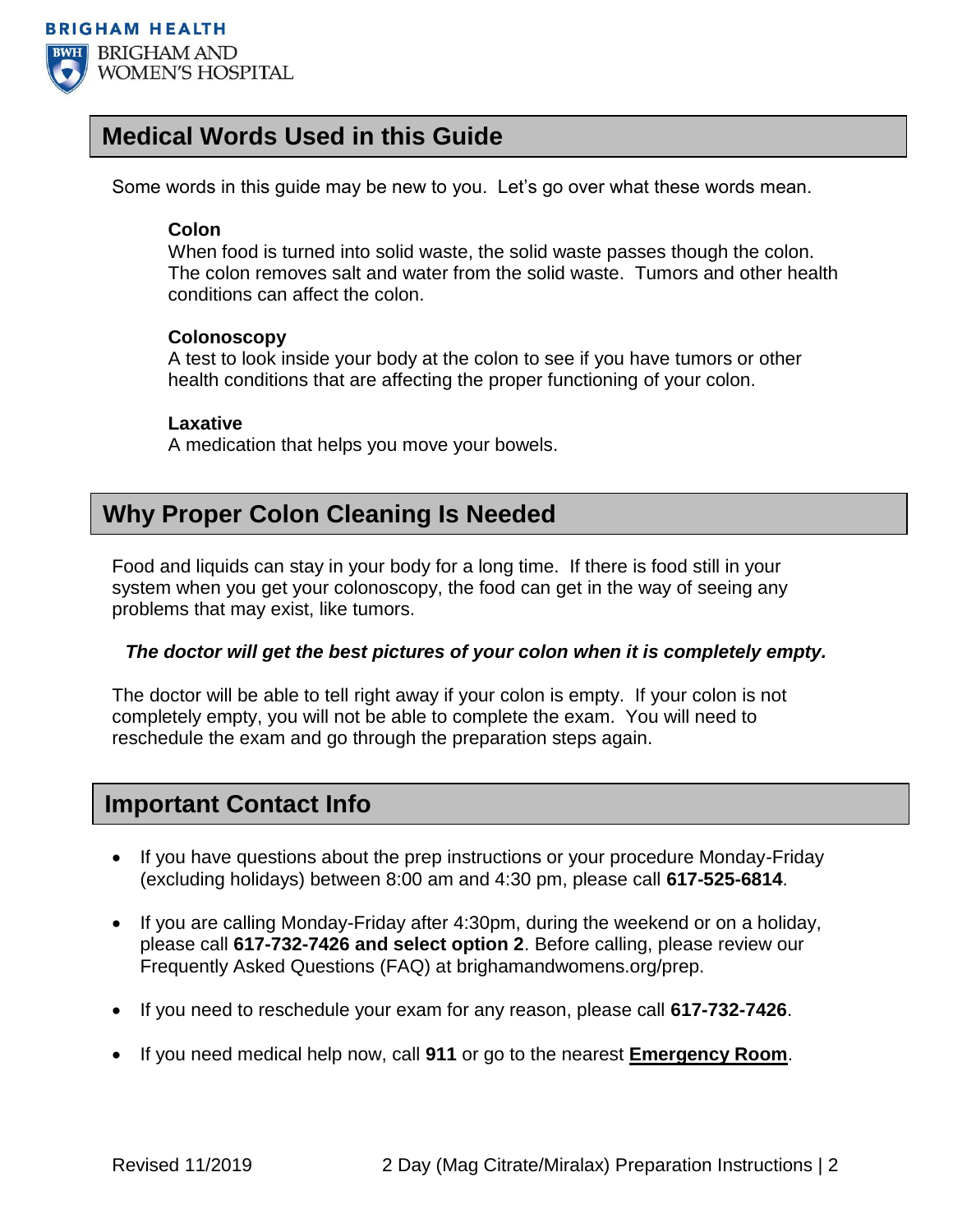

# **What You Need to Do Before You Arrive For Your Colonoscopy**

### **One Week Before Your Colonoscopy**

- Update your registration information by calling 866-489-4056.
- Call your insurance company to find out if your colonoscopy will be covered. If your insurance requires a referral, please contact your Primary Care Physician and have the referral faxed to 857-282-5652.
- If you answer **yes** to anything in the "Medical History" section of your survey, please call the endoscopy nurse at **617-525-6814**.

#### **Medications**

- If you have diabetes, ask your doctor about how to take your insulin and other diabetes medications.
- If you take blood thinners (Coumadin, Plavix, Pradaxa, Lovenox, etc), ask your doctor if you should stop these medications before your colonoscopy. Please notify the endoscopy nurse at 617-525-6814 if your doctor has recommended you **not** stop this for your colonoscopy.

### **Transportation**

- You will not be permitted to drive or take other transportation, such as a taxi, Uber or Lyft, by yourself after your exam for your safety. You must arrange for a responsible adult to accompany you as you leave the Endoscopy Center by any form of transportation. If you do not make appropriate transportation arrangements, the procedure cannot be performed with sedation.
- Please be aware that the 75 Francis Street Endoscopy Center closes at 6 pm and the 850 Boylston Street Endoscopy Center closes at 4:30 pm. Please make sure that your ride is available to escort you home no later than the closing time.

#### **What to Bring to Your Colonoscopy**

- Completed "Patient Survey" (please make sure to record the last time you took each of your medications)
- Name and phone number of the person who will take your home. They should be available to pick you up within 30 minutes of being called.
- Photo identification
- DO NOT bring jewelry other than wedding rings

#### **When Your Colonoscopy is completed**

- In most cases, you will spend 2 to 3 hours in the Endoscopy Unit from the time you arrive. We try to start your exam on time, but medical care can result in unavoidable delays.
- You cannot drive or drink alcohol for 12 hours after your procedure.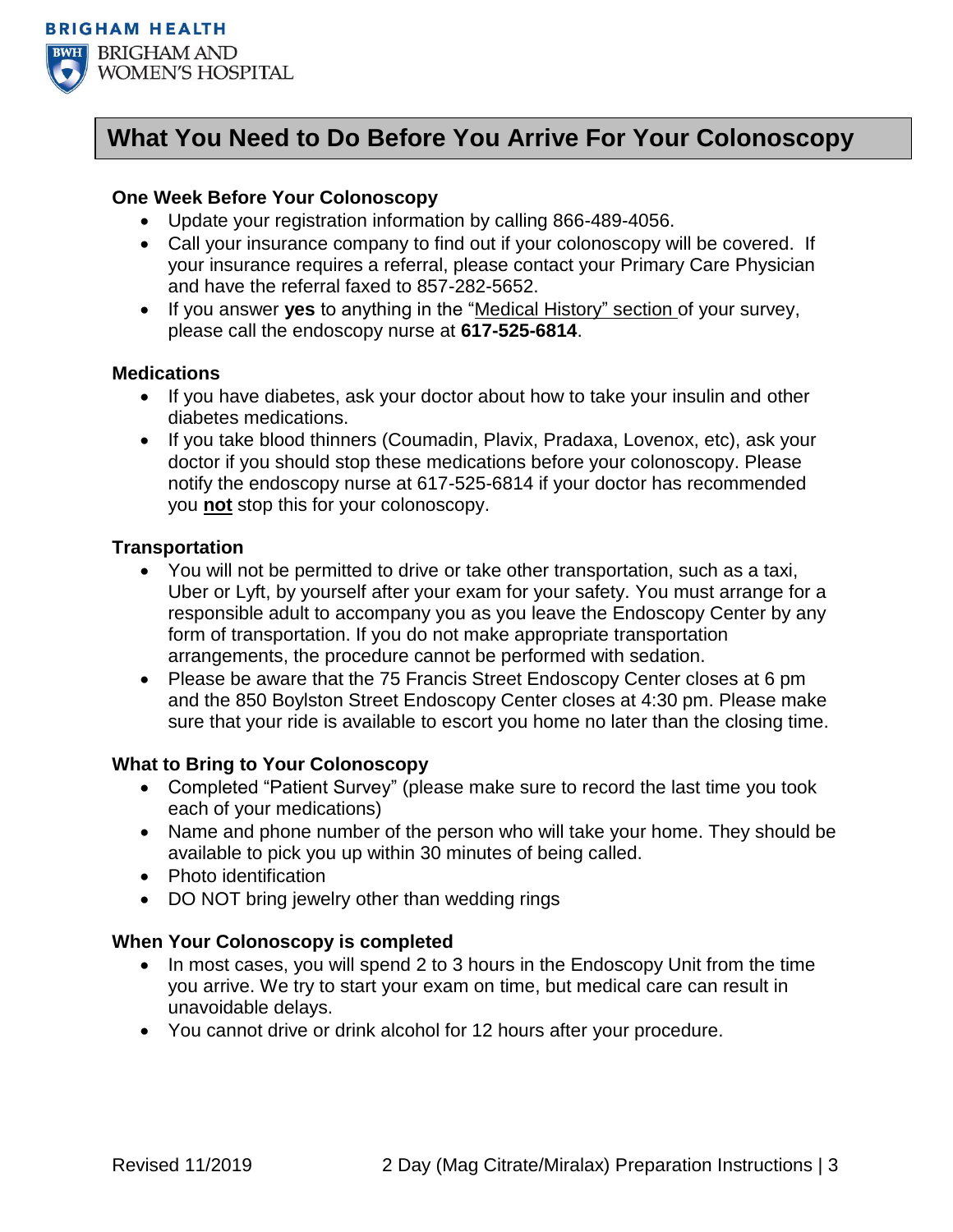**BRIGHAM HEALTH** 



**BRIGHAM AND WOMEN'S HOSPITAL** 

# **Colonoscopy Shopping List**

### What to Buy **At the Grocery Store**

For clear liquids (examples below):





**1 box Chicken Boullion/broth** (No noodles or solids in the broth)





**1 box "Jell-o"/gelatin** (No flavors with red coloring)





**1 bottle Ginger Ale or Clear Juice**  (Any brand)





**2 bottles (32oz each) of Gatorade**  (needed for preparation) (No flavors with red coloring)

## What to Buy **At the Pharmacy**

Medications you will need:





**2 bottles of magnesium citrate**





**1 box Dulcolax or generic bisacodyl pills**



**1 bottle of Miralax or generic polyethylene glycol 8.3 oz (238 grams)**



**1 box of Gas-X or generic simethicone pills**





**1 saline Fleet enema or generic saline enema**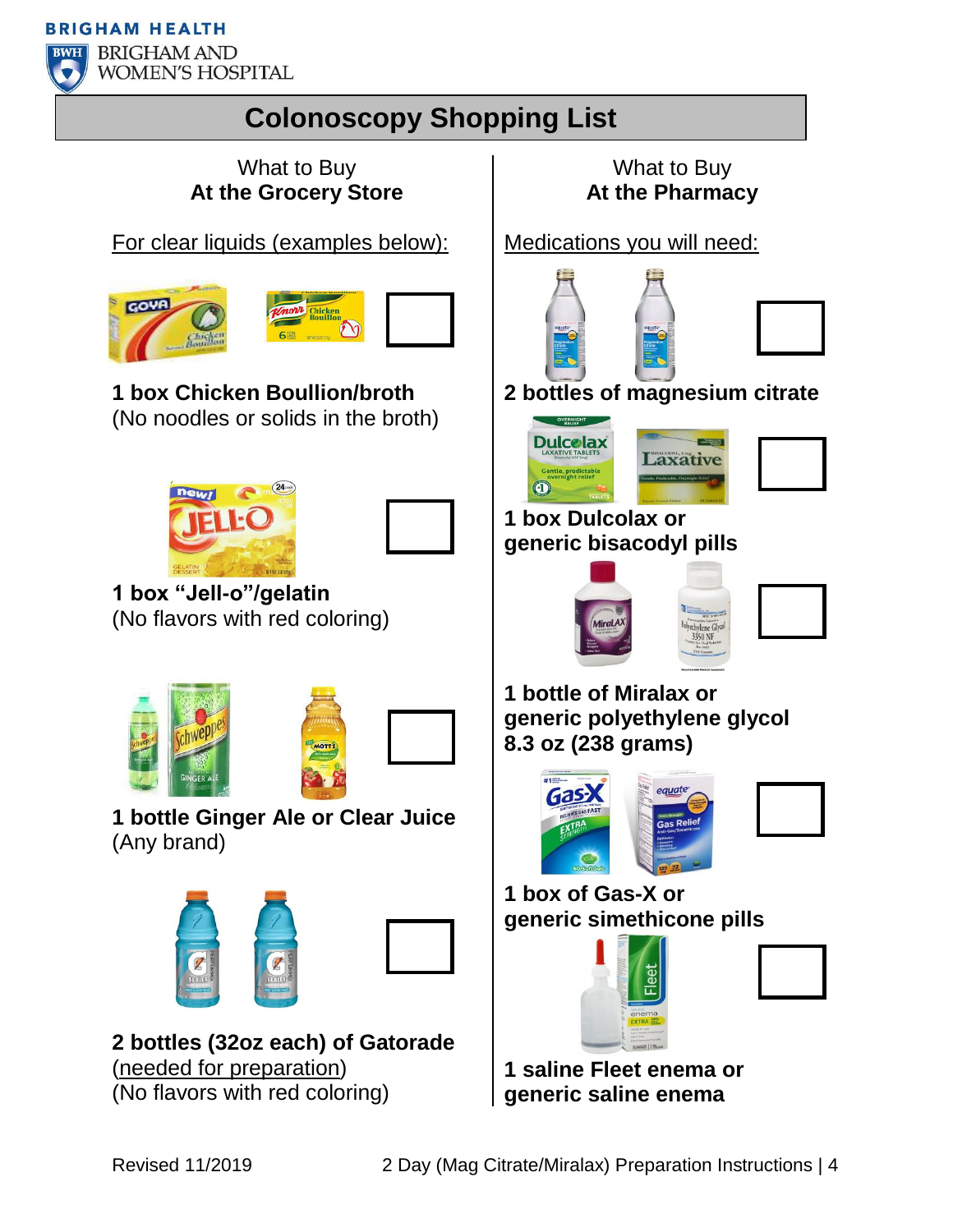

# **Colonoscopy 2 day MiraLax Preparation Instructions**

#### **Three Days Before Your Exam**

- Eat a low fiber diet: avoid nuts, seeds, corn and raw (uncooked) fruits and vegetables. **Two Days Before Your Exam**
- 
- No solid food for the entire day
- You can only have **clear liquids**, such as Jell-o, popsicles, broth, tea, black coffee and juice
- You cannot eat solid food until AFTER your exam

#### **Two Days Before Your Exam**

- 1. Drink 2 bottles of magnesium citrate
- 2. After each bottle drink 3 glasses (24oz) of water



**Dulcolax** 

 $\bigcirc$ 



*When to start your bowel preparation depends on the start time of your colonoscopy, please follow the instructions below: Morning exams (7-11:30am) Afternoon exams (12-4:30pm)*

**Day of exam at 6 AM**

**Day of exam at 7 AM**

simethicone) pill

water

mixture

stools.

clean.

**your exam**

1. Take 2 Dulcolax (or generic brand bisacodyl) pills with a full glass of

1. Take 1 Gas-X (or generic brand

3. Drink 1 glass of the Gatorade/ Miralax mixture every 15 minutes until you have finished the ENTIRE

• This will cause you to have loose

Continue drinking even if you have

 **Do not drink anything including preparation for 3 hours before** 

bottles of Gatorade in a big pitcher

#### **Day before exam at 2 PM**

1. Take 2 Dulcolax (or generic brand bisacodyl) pills with a full glass of water

#### **Day before exam at 5 PM**

- 1. Mix 1 bottle (238 g) of Miralax and 2 bottles of Gatorade in a big pitcher
- 2. Drink 1 glass of the Gatorade/ Miralax mixture every 15 minutes until you have finished HALF (½) of the mixture
- This will cause you to have loose stools. Loose stool may not start until after you finish the next step of the prep
- Continue drinking even if you have diarrhea. You may have nausea but keep drinking to be sure your colon is clean.

#### **5 hours before your exam**

- 1. Take 1 Gas-X (or generic brand simethicone) pill
- 2. Drink second half of the Gatorade/Miralax every 15 minutes until you have finished the entire mixture. You have 2 hours to finish drinking. **Do not drink anything including preparation for 3 hours before your exam**

### **3 hours Before Your Exam**

#### *All exams*

- 1. **Look at your stool**. If your stool is still not clear or yellow (the color of urine), then use 1 saline fleet enema following the instructions on the box
- 2. Take your regular medications unless instructed otherwise by a doctor with a small sip of water





Laxative

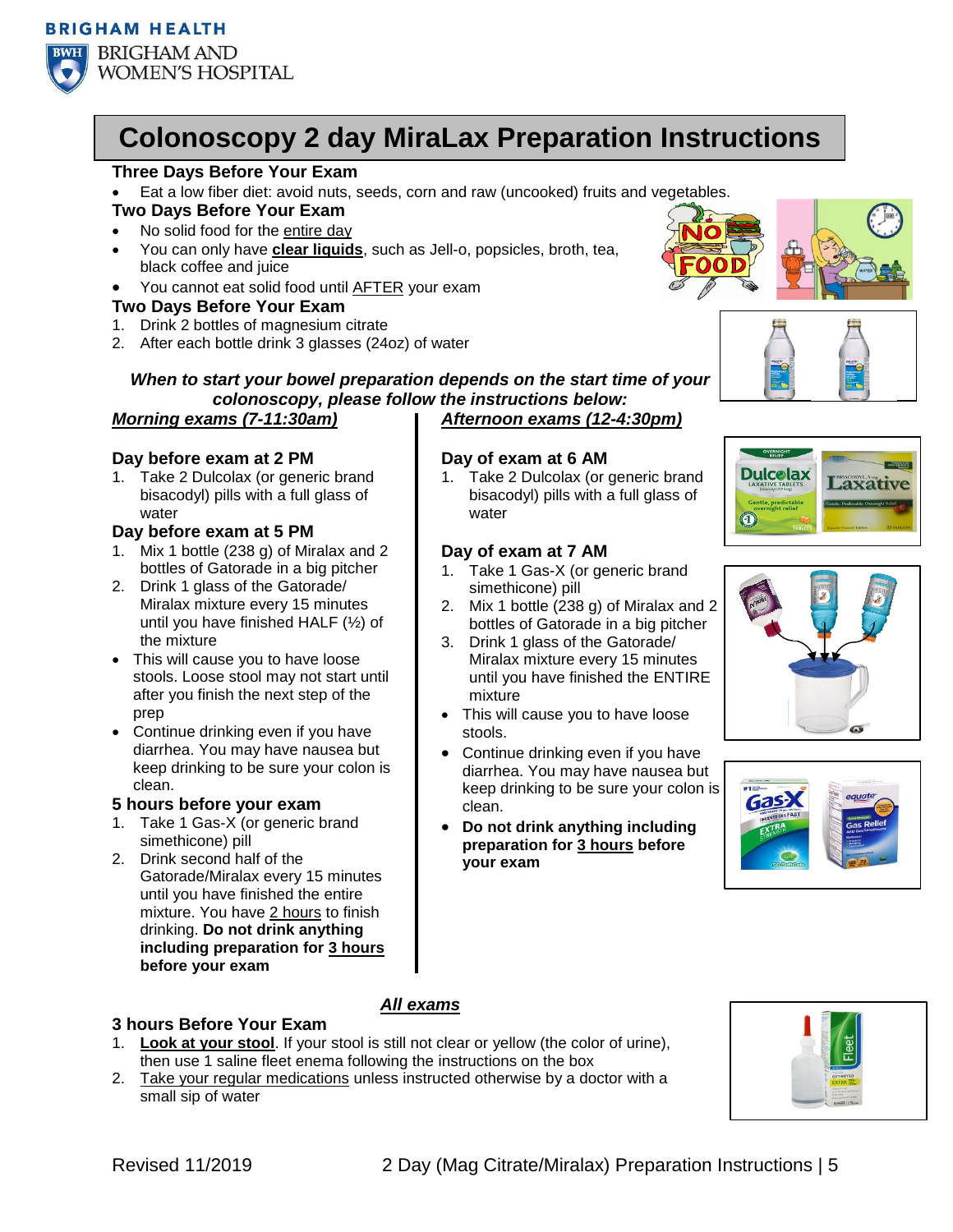

# **Endoscopy Center: Patient Survey**

### **Please complete this survey before your scheduled procedure and bring a copy with you on the day of your procedure.**

| <b>NAME</b>                                                                    |  |                                  |                                                                                            |                                                 |  |
|--------------------------------------------------------------------------------|--|----------------------------------|--------------------------------------------------------------------------------------------|-------------------------------------------------|--|
|                                                                                |  |                                  |                                                                                            |                                                 |  |
| $\bullet$                                                                      |  |                                  | I am having: Colonoscopy [ ] Sigmoidoscopy [ ] Upper Endoscopy [ ]                         |                                                 |  |
| Did you follow the prep instructions? yes [ ] no [ ]<br>$\bullet$              |  |                                  |                                                                                            |                                                 |  |
| $\bullet$                                                                      |  |                                  | Type of prep: Miralax [ ] 2 day prep (magnesium citrate/Miralax) [ ] GoLytely [ ] None [ ] |                                                 |  |
|                                                                                |  |                                  |                                                                                            |                                                 |  |
| <b>Current Medications (including prescription and over the counter)</b>       |  |                                  |                                                                                            |                                                 |  |
| <b>Dose</b><br><b>Medication Name</b>                                          |  | <b>Last Time</b><br><b>Taken</b> | <b>Medication Name</b>                                                                     | <b>Dose</b><br><b>Last Time</b><br><b>Taken</b> |  |
| <u> 2000 - Andrea Aonaichte ann an Comhan ann an Comhan ann an 1964. An t-</u> |  |                                  | <u> 2000 - Jan James James Jan James (h. 1980).</u>                                        |                                                 |  |
|                                                                                |  |                                  |                                                                                            |                                                 |  |
| Medical History (Please check if you have any of the following):               |  |                                  |                                                                                            |                                                 |  |
| <b>Internal Defibrillator</b>                                                  |  |                                  |                                                                                            | no [ ]                                          |  |
| Restricted Neck Movement yes [ ] no [ ] Facial Deformities                     |  |                                  |                                                                                            | yes [ ]<br>no [ ]                               |  |
| Chronic constipation yes [ ] no [ ] Bleeding Disorder                          |  |                                  |                                                                                            | yes [ ]<br>no [ ]                               |  |
| Glutaraldehyde/Cidex Allergy yes [ ] no [ ] Propofol allergy                   |  |                                  |                                                                                            | yes [ ]<br>no [ ]                               |  |

### **If you answered YES to any of the above Medical History, please call the Endoscopy Nurse at 617-525-6814**